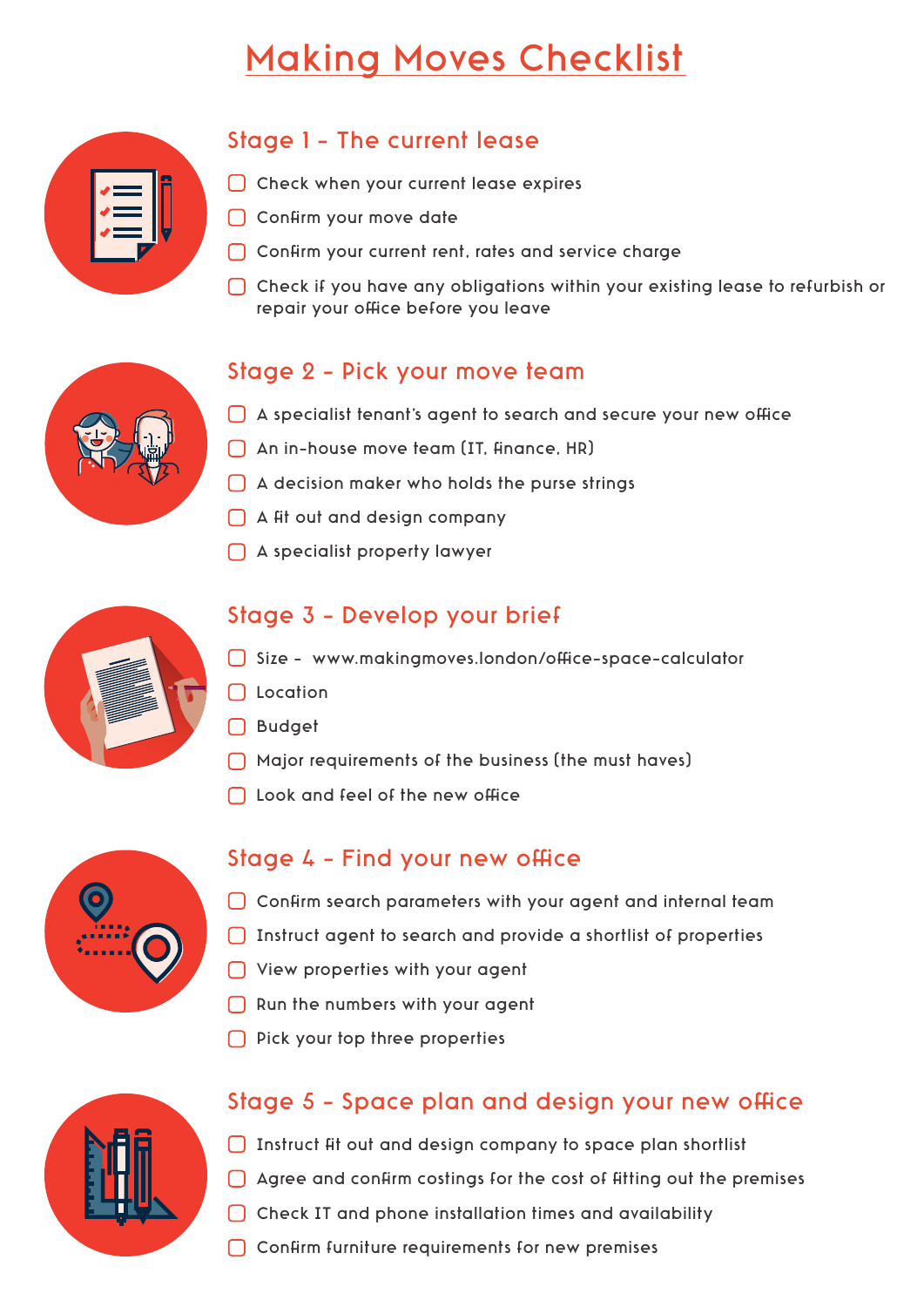# Making Moves Checklist



### Stage 6 - Secure your new office

- $\Box$  Instruct agent to negotiate and agree heads of terms
- Instruct property lawyer to draft lease
- Instruct building surveyor to assess the condition of the property
- $\bigcap$  Arrange tour of new office for staff

## Stage 7 - Cancel and move communications/services



- $\bigcap$  IT provider
- **Phone provider**
- □ Insurance, banks etc.
- □ Companies House
- □ Inland Revenue
- New stationery (business cards and other promo material)
- Online presence (website, Google etc.)
- $\Box$  Utilities
- $\bigcap$  Post Office for re-direction services
- Internet service provider
- Delivery services and contacts
- Cleaning companies, security, maintenance
- □ Inform current landlord



#### Stage 8 - Preparing for the physical move

- $\bigcap$  Organise a move team who will be available on the actual move date
- $\Box$  Inform IT dept. of move and configure plan to relocate successfully
- $\bigcap$  Inform staff of move date
- $\Box$  Inform staff of packing and clearing desk duties
- $\Box$  Code and organise boxes, furniture and files to be moved
- $\Box$  Provide removal company with floorplan of new offices
- Advise current landlord of move and ensure reparing obligations have been agreed
- Engage removal company
- Meter readings
- $\bigcap$  Keys and access arrangements for new office